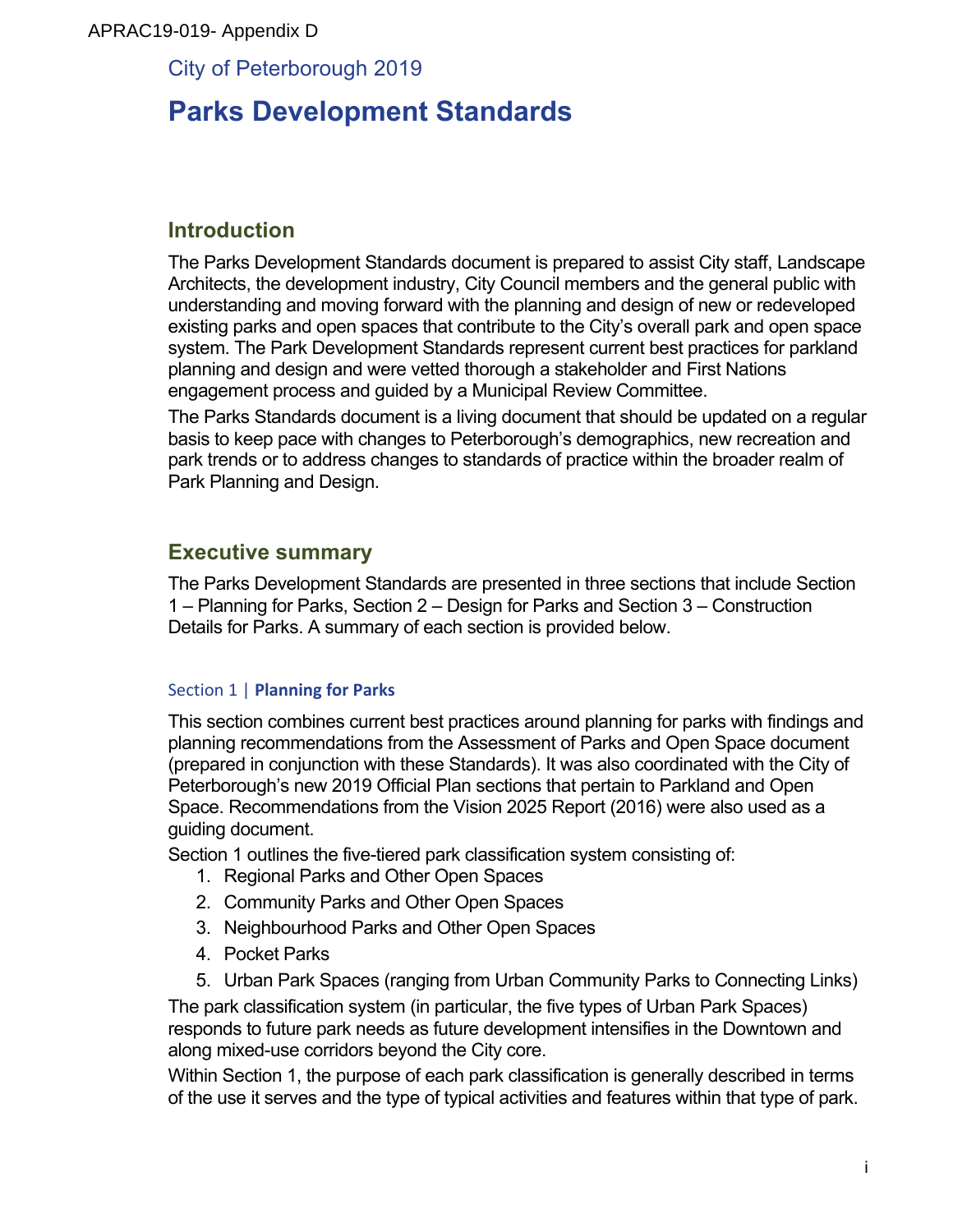## City of Peterborough 2019

## **Parks Development Standards**

Typical size guidelines are provided along with provision standards that are reflected in ha/1000 of population. For Neighbourhood Parks and Pocket Parks, a service area radius is also identified based on a reasonable walking distance or time to reach a park from residential areas.

The remainder of Section 1 provides planning guidance pertaining to the establishment of new parks within residential areas, using Secondary Plans as a tool for planning and integrating new development "around" predetermined parks, open space systems and natural heritage lands. Planning guidance is also provided in association with sharing park facilities with schools and institutions, green infrastructure, tree and woodlot preservation, parks and storm water ponds and open space management plans.

### Section 2 | **Design for Parks**

The Design and Development Standards section focuses on requirements and expectations under two important processes for parkland development. The first is developer requirements for the condition, pre-servicing and physical requirements of lands to be conveyed to the City for the establishment of new Neighbourhood parks. The second area of requirements is associated with types of park features, spatial needs for park features, design process and an implementation framework for design and construction of parks. The design features for each classification of park set out minimum requirements that will bring Peterborough parks to a level of standard that ensures that accessibility, recreational, environmental, community health, and social needs are met in each new or refurbished park. Since the requirements are minimum in nature, flexibility within the design process allows for the addition of other design features that may be deemed appropriate based on the community and/or physical context of a park.

Some key aspects of the Design for Parks section include:

- a) The formulation of design features associated with each Park Classification as either anticipated typical features such as in Regional and Community Parks or minimum requirements as identified under the Neighbourhood Parks classification.
- b) Developer requirements prior to the conveyance of new parkland that include topsoil, fill and grading needs, storm water and/or sanitary sewer stubs, perimeter fencing, design and construction agreements, and sequencing and timing of construction.
- c) Requirements and responsibilities for development, a process for design and construction and established minimum requirements for park features will allow the City to better forecast, budget and manage parkland capital expenditures.
- d) The establishment of a design process to ensure that parks are suitably sized and located early in land development phases through to a series of facility fit, conceptual and detailed design plans.
- e) A defined community engagement opportunity within the design process.